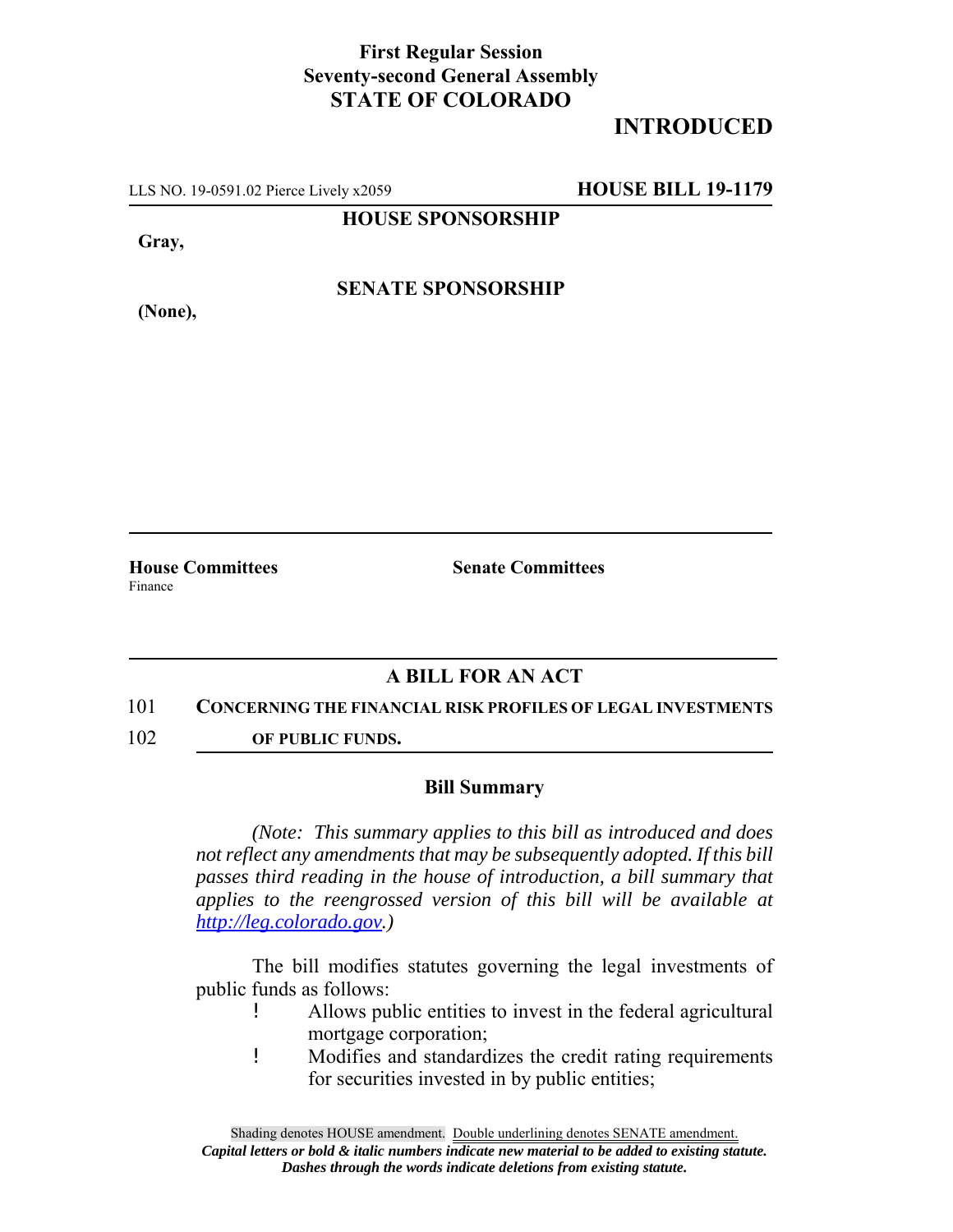- ! Requires rating requirements to first apply to the security being purchased by a public entity and, if there is no such rating, to then apply to the issuer;
- ! Clarifies that negotiable certificates of deposit are a legal investment and not deposits subject to the limitation of the "Public Deposit Protection Act";
- ! Includes the secured overnight financing rate as an allowable index; and
- ! Allows public entities to invest in local government investment pools.

1 *Be it enacted by the General Assembly of the State of Colorado:*

2 **SECTION 1.** In Colorado Revised Statutes, 24-75-601.1, **amend** 3 (1)(b)(I), (1)(d)(II) introductory portion, (1)(d)(II)(A), (1)(e)(II), (1)(h.5), 4 (1)(k)(III), (1.3)(a) introductory portion, and (1.3)(a)(I); **repeal** 5 (1)(k)(IV); and **add** (1)(m)(I)(C) and (1)(m)(IV) as follows:

6 **24-75-601.1. Legal investments of public funds - definition.**

7 (1) It is lawful to invest public funds in any of the following securities:

 (b) (I) Any security issued by, fully guaranteed by, or for which the full credit of the following is pledged for payment: The federal farm credit bank, the federal land bank, a federal home loan bank, the federal home loan mortgage corporation, the federal national mortgage association, the export-import bank, the Tennessee valley authority, the government national mortgage association, the world bank, THE FEDERAL AGRICULTURAL MORTGAGE CORPORATION, or an entity or organization 15 that is not listed in this paragraph  $(b)$  SUBSECTION (1)(b) but that is created by, or the creation of which is authorized by, legislation enacted by the United States congress and that is subject to control by the federal government that is at least as extensive as that which governs an entity or 19 organization listed in this paragraph  $(b)$  SUBSECTION (1)(b). The period from the date of settlement of this type of security to its maturity date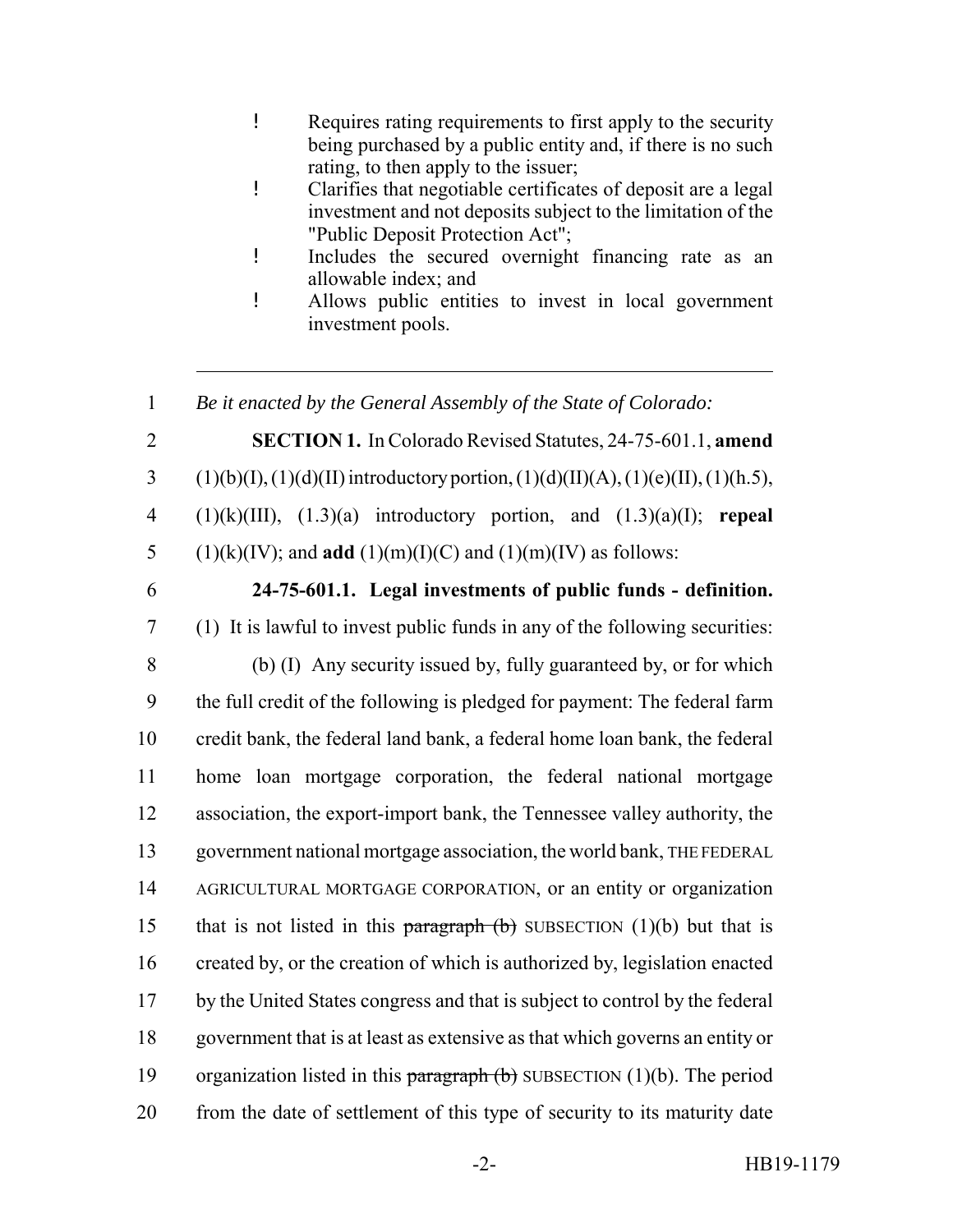1 shall be no MAY NOT BE more than five years unless the governing body 2 of the public entity authorizes investment for a period in excess of five 3 years.

4 (d) (II) No security may be purchased pursuant to this paragraph 5 (d) SUBSECTION  $(1)(d)$  unless:

 (A) At the time of purchase, the security carries at least two credit 7 ratings at or above "A A- OR A3" or its equivalent from nationally recognized statistical rating organizations if it is a general obligation of this state or of any political subdivision, institution, department, agency, instrumentality, or authority of this state or carries at least two credit 11 ratings at or above "AA AA- OR Aa3" or its equivalent from such organizations if it is a general obligation of any other governmental entity 13 listed in subparagraph (I) of this paragraph (d) SUBSECTION  $(1)(d)(I)$  OF THIS SECTION;

15 (e) (II) No security may be purchased pursuant to this paragraph 16 (e) SUBSECTION (1)(e) unless, at the time of purchase, the security carries 17 at least two credit ratings at or above "A A- OR A3" or its equivalent from 18 nationally recognized statistical rating organizations if it is a revenue 19 obligation of this state or of any political subdivision, institution, 20 department, agency, instrumentality, or authority of this state or carries at 21 least two credit ratings at or above " $AA$  AA- OR Aa3" or its equivalent 22 from such organizations if it is a revenue obligation of any other 23 governmental entity listed in subparagraph (I) of this paragraph (e) 24 SUBSECTION  $(1)(e)(I)$  OF THIS SECTION.

25 (h.5) Any certificate of participation or other security evidencing 26 rights in payments to be made by a school district under a lease, 27 lease-purchase agreement, or similar arrangement if the security, at the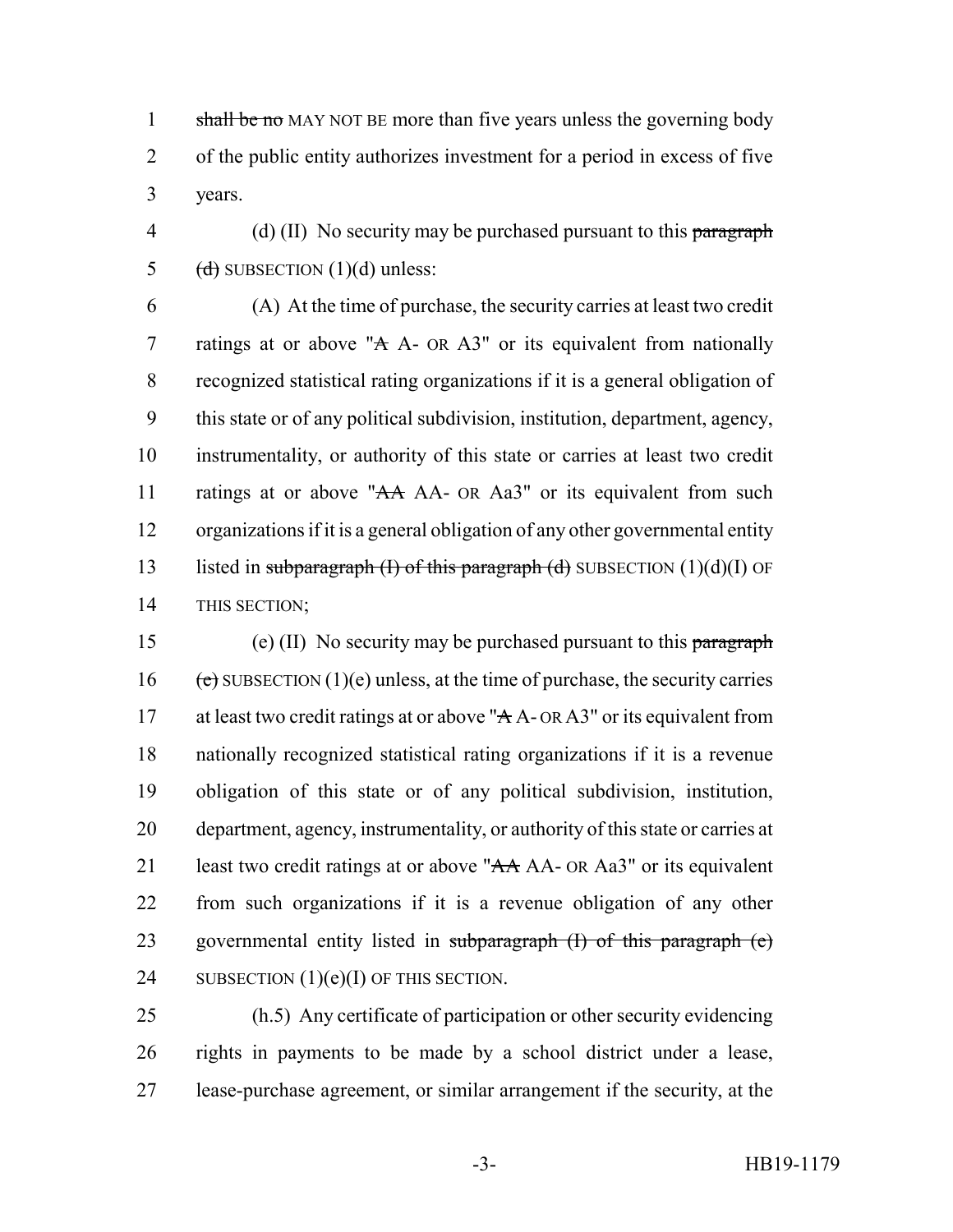time of purchase, carries at least two credit ratings from nationally 2 recognized statistical rating organizations and is rated at or above "A A- OR A3" or its equivalent by all such organizations that have provided a rating;

 (k) Any money market fund that is registered as an investment company under the federal "Investment Company Act of 1940", as amended, if, at the time the investing public entity invests in such fund: (III) The investments of The fund consist only of securities with 9 a maximum remaining maturity as specified in OPERATES IN ACCORDANCE WITH rule 2a-7 under the federal "Investment Company Act of 1940", as 11 amended, or any successor regulation under such THAT act regulating 12 money market funds. so long as such rule 2a-7 is not amended to, or such successor regulation does not, increase the maximum remaining maturity 14 of such securities to a period that is greater than three years, and if the fund has assets of one billion dollars or more, or has the highest current credit rating from one or more nationally recognized statistical rating organizations.

18 (IV) The dollar-weighted average portfolio maturity of the fund meets the requirements specified in rule 2a-7 under the federal "Investment Company Act of 1940", as amended, or any successor 21 regulation under such act regulating money market funds, so long as such 22  $rule\ 2a-7$  is not amended to increase the dollar-weighted average portfolio 23 maturity of a fund to a period greater than one hundred eighty days.

 (m) (I) Any corporate or bank security that is denominated in United States dollars, that matures within three years from the date of settlement, that at the time of purchase carries at least two credit ratings from any of the nationally recognized statistical ratings organizations, and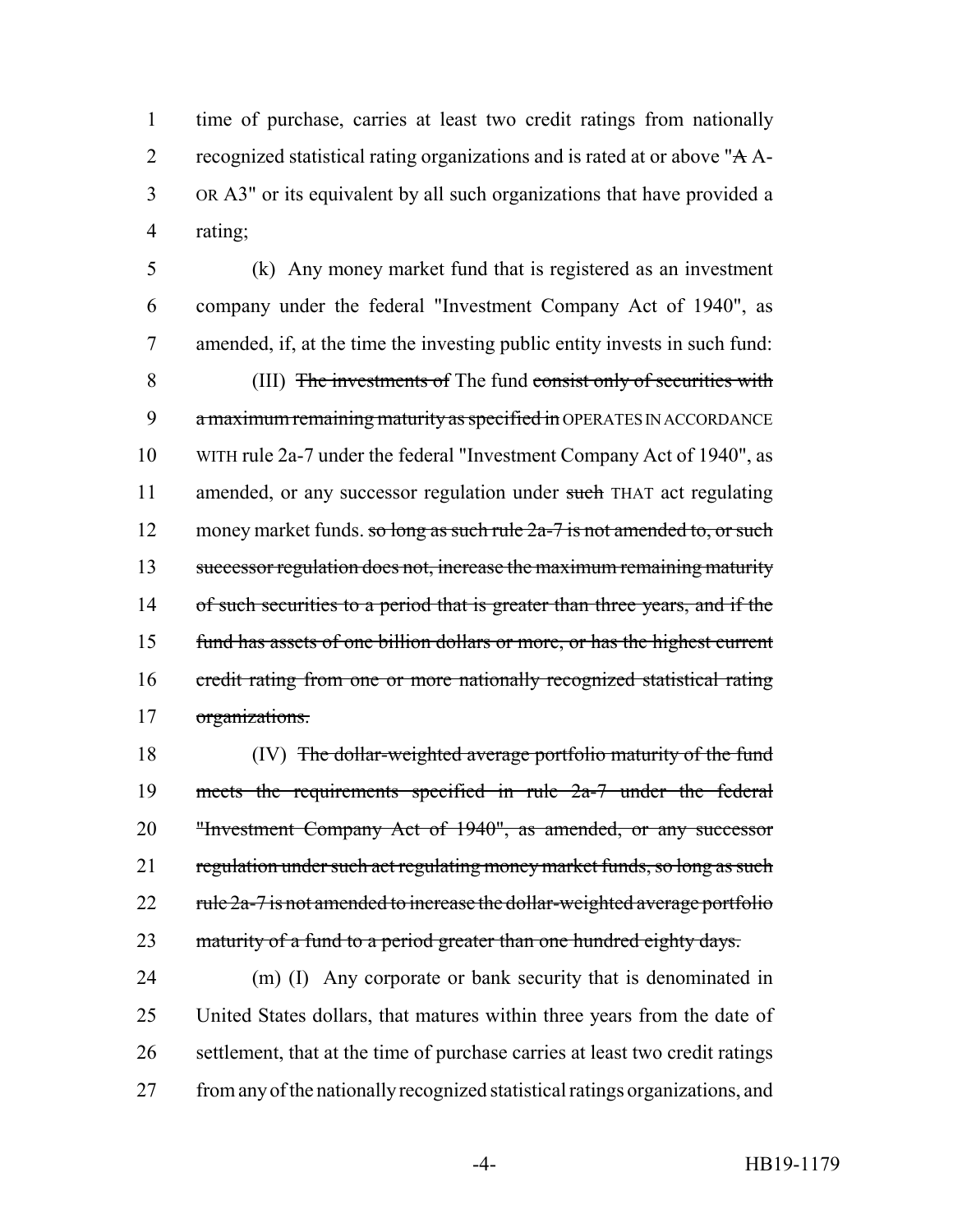that is not rated below:

 (C) THESE RATING REQUIREMENTS FIRST APPLY TO THE SECURITY BEING PURCHASED AND SECOND, IF THE SECURITY ITSELF IS UNRATED, TO THE ISSUER, PROVIDED THE SECURITY CONTAINS NO PROVISIONS SUBORDINATING IT FROM BEING A SENIOR DEBT OBLIGATION OF THE ISSUER.

 (IV) As used in this subsection  $(1)(m)$ , the term "bank" SECURITY" INCLUDES NEGOTIABLE CERTIFICATES OF DEPOSIT ISSUED BY BANKS ORGANIZED AND CHARTERED WITHIN THE UNITED STATES.PUBLIC ENTITIES MUST CONSIDER THESE BANK SECURITIES AS INVESTMENTS AND 11 NOT DEPOSITS SUBJECT TO THE LIMITATIONS OF THE "PUBLIC DEPOSIT 12 PROTECTION ACT", ARTICLE 10.5 OF TITLE 11.

13 (1.3) (a) Except as provided in paragraph (a) of subsection  $(1)$  of 14 this section and except as provided in paragraph (b) of this subsection 15  $(1.3)$  SUBSECTIONS  $(1)(a)$  AND  $(1.3)(b)$  OF THIS SECTION, public funds 16 shall MUST not be invested in any security on which the coupon rate is not fixed, or a schedule of specific fixed coupon rates is not established, from the time the security is settled until its maturity date, other than shares in qualified money market mutual funds, unless the coupon rate is:

 (I) Established by reference to the rate on a United States treasury 21 security with a maturity of one year or less, or to the United States dollar London interbank offer rate of one year or less maturity, THE SECURED OVERNIGHT FINANCING RATE OR ANY OTHER INDEX THAT IS USED TO REPLACE THE LONDON INTERBANK OFFER RATE, or to the cost of funds index or the prime rate as published by the federal reserve; and

 **SECTION 2.** In Colorado Revised Statutes, 24-75-702, **amend** (1) as follows: